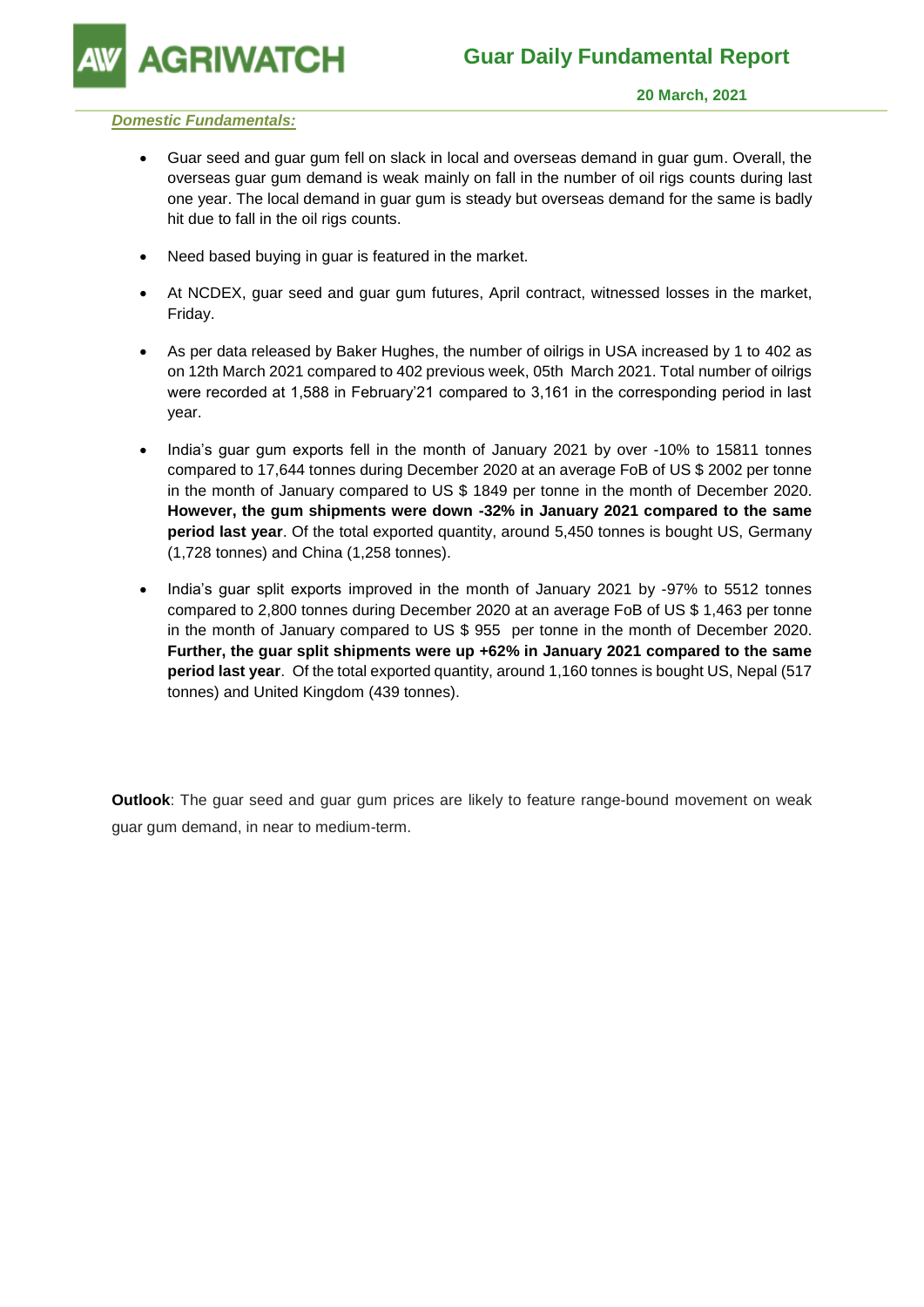**AW** 

 **20 March, 2021** 

| ∣ Guar Seed <sup>1</sup> |       |            |          |      |       |        |                |       |              |
|--------------------------|-------|------------|----------|------|-------|--------|----------------|-------|--------------|
| Contract                 |       | +/-\$ Open | High Low |      | Close | Volume | Vol.<br>Change | ΟI    | Οl<br>Change |
| Mar-21                   | 0     | 3740       | 3740     | 3740 | 3740  | 110    | -24.835        | 110   | -33125       |
| Apr-21                   | $-38$ | 3830       | 3830     | 3772 | 3796  | 14730  | $-5.210$       | 14730 | -14610       |

| Guar Gum        |          |      |      |      |       |        |                |       |          |
|-----------------|----------|------|------|------|-------|--------|----------------|-------|----------|
| <b>Contract</b> | $+/-$ \$ | Open | High | Low  | Close | Volume | Vol.<br>Change | OI    | Change   |
| <b>Mar-21</b>   | $-139$   | 5961 | 5822 | 5820 | 5822  | 30     | $-14030$       | 85    | $-18150$ |
| Apr-21          | $-73$    | 6010 | 6010 | 5930 | 5949  | 8790   | $-3740$        | 46400 | 10510    |

| <b>Guar Seed Stock Position &amp; EDD:</b> |              |                   |                 |                |  |  |  |
|--------------------------------------------|--------------|-------------------|-----------------|----------------|--|--|--|
|                                            | <b>Demat</b> | <b>In-Process</b> | Total           | <b>EDD</b>     |  |  |  |
| <b>Stocks</b>                              | 18-Mar-21    | 18-Mar-21         | $18-Mar-$<br>21 | 13-Mar-21      |  |  |  |
| <b>Bikaner</b>                             | 27713        | $\Omega$          | 27713           | 8089           |  |  |  |
| <b>Deesa</b>                               | $\Omega$     | $\Omega$          | $\Omega$        | $\Omega$       |  |  |  |
| Sri Ganganagar                             | 3361         | 30                | 3391            | 1576           |  |  |  |
| Jodhpur                                    | 1223         | $\Omega$          | 1223            | $\overline{0}$ |  |  |  |
| <b>Nokha</b>                               | $\Omega$     | 0                 | 0               | 366            |  |  |  |

| <b>Guar Gum Stock Position &amp; EDD:</b> |              |                   |                      |            |  |  |  |
|-------------------------------------------|--------------|-------------------|----------------------|------------|--|--|--|
|                                           | <b>Demat</b> | <b>In-Process</b> | Total                | <b>EDD</b> |  |  |  |
| <b>Stocks</b>                             | 18-Mar-21    | 18-Mar-21         | <b>18-Mar-</b><br>21 | 13-Mar-21  |  |  |  |
| <b>Deesa</b>                              | 0            | 0                 | 0                    | 0          |  |  |  |
| <b>Bikaner</b>                            | 2007         | $\Omega$          | 2007                 | 2057       |  |  |  |
| Jodhpur                                   | 11178        | 184               | 11362                | 2966       |  |  |  |
| <b>Nokha</b>                              | 3742         | 100               | 3842                 | 1384       |  |  |  |
| Sri Ganganagar                            | 2301         | 0                 | 2301                 | 2821       |  |  |  |

| <b>Churi and Korma Prices:</b> | 19-Mar-21      |            |
|--------------------------------|----------------|------------|
| <b>Commodity</b>               | <b>Center</b>  | Rs./75 kg. |
| Churi                          | Jodhpur        | 2075       |
| Korma                          | Jodhpur        | 2869       |
| Churi                          | Sri Ganganagar | 1838       |
| Korma                          | Sri Ganganagar | 2700       |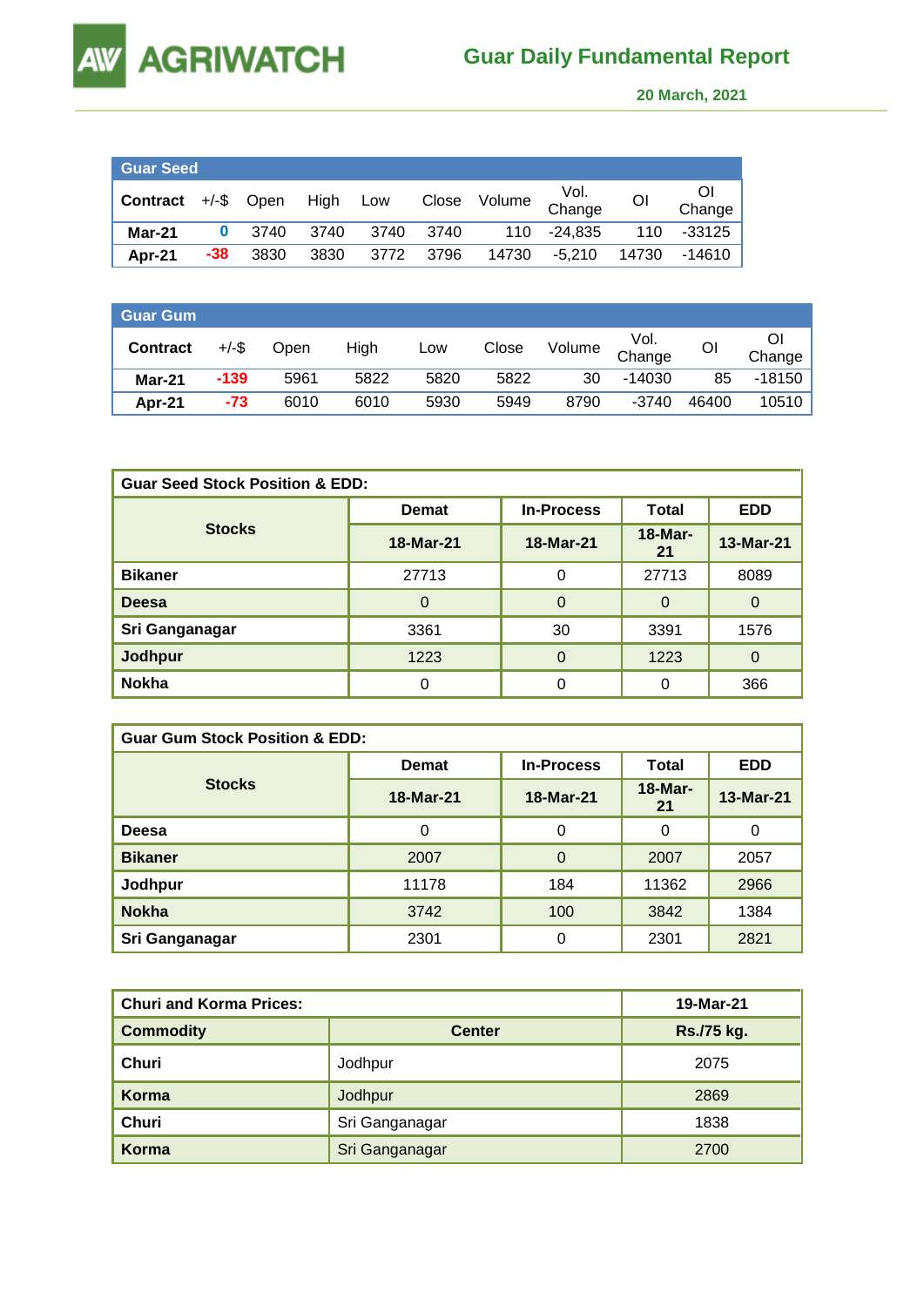

 **20 March, 2021** 

| <b>Guar Export Prices:</b>            |                   | 19-Mar-21     | 19-Mar-21     |
|---------------------------------------|-------------------|---------------|---------------|
|                                       | Variety           | Value (Rs/Kg) | Value (\$/MT) |
| <b>Guargum/Split (Mundra</b><br>Port) |                   | 63            | 869           |
|                                       | 200 Mesh 5000 CPS | 83            | 1145          |
| <b>Guargum Powder</b>                 | 200 Mesh 3500 CPS | 78            | 1076          |
|                                       | Meal $40%$        | 30            | 414           |
| <b>Guargum Meal</b>                   | Meal $50%$        | 40            | 552           |

| <b>Guar Seed Prices at Key Spot Markets:</b> |                 |                           |           |                        |                              |  |  |  |
|----------------------------------------------|-----------------|---------------------------|-----------|------------------------|------------------------------|--|--|--|
| <b>Commodity</b>                             | <b>District</b> | <b>Centre</b>             |           | <b>Prices (Rs/Qtl)</b> | <b>Change</b>                |  |  |  |
| <b>Guar Seed</b>                             |                 |                           | 19-Mar-21 | 18-Mar-21              |                              |  |  |  |
|                                              |                 | Jodhpur (Loose)           | 3650      | 3700                   | $-50$                        |  |  |  |
|                                              | Jodhpur         | Jodhpur(Delivery)         | 3833      | 3885                   | $-53$                        |  |  |  |
|                                              |                 | Sri-Ganganagar(Loose)     | 3650      | 3700                   | $-50$                        |  |  |  |
|                                              |                 | Sri-Ganganagar (Delivery) | 3800      | 3850                   | $-50$                        |  |  |  |
|                                              | Sri-Ganganagar  | Rawla (Loose)             | <b>NR</b> | NR.                    |                              |  |  |  |
|                                              |                 | Gharsana (Loose)          | 3650      | 3650                   | <b>Unch</b>                  |  |  |  |
|                                              |                 | Raisinghnagar (Loose)     | 3620      | 3650                   | $-30$                        |  |  |  |
|                                              |                 | Bikaner (Loose)           | 3620      | 3660                   | $-40$                        |  |  |  |
|                                              |                 | Bikaner (Delivery)        | 3801      | 3843                   | -42                          |  |  |  |
|                                              | <b>Bikaner</b>  | Nokha(Loose)              | 3700      | 3725                   | $-25$                        |  |  |  |
| Rajasthan                                    |                 | Nokha (Delivery)          | 3885      | 3911                   | $-26$                        |  |  |  |
|                                              |                 | Khajuwala (Loose)         | 3700      | 3700                   | <b>Unch</b>                  |  |  |  |
|                                              |                 | Khajuwala (Delivery)      | 3885      | 3885                   | <b>Unch</b>                  |  |  |  |
|                                              |                 | Lunkaransar (Loose)       | 3700      | 3700                   | <b>Unch</b>                  |  |  |  |
|                                              | Hanumangarh     | Hanumangarh (Loose)       | 3625      | 3680                   | $-55$                        |  |  |  |
|                                              |                 | Hanumangarh (Delivery)    | 3806      | 3864                   | $-58$                        |  |  |  |
|                                              |                 | Nohar (Loose)             | <b>NR</b> | <b>NR</b>              | $\qquad \qquad \blacksquare$ |  |  |  |
|                                              |                 | Pilibanga (Loose)         | <b>NA</b> | <b>NA</b>              |                              |  |  |  |
|                                              | <b>Nagaur</b>   | Nagaur (Loose)            | 3625      | 3640                   | $-15$                        |  |  |  |
|                                              | Churu           | Churu (Delivery)          | <b>NA</b> | <b>NA</b>              | $\qquad \qquad \blacksquare$ |  |  |  |
|                                              | <b>Alwar</b>    | Alwar (Loose)             | <b>NR</b> | NR                     |                              |  |  |  |
|                                              |                 | Adampur (Loose)           | 3640      | 3650                   | $-10$                        |  |  |  |
|                                              | <b>Hisar</b>    | Adampur (Delivery)        | 3822      | 3833                   | $-11$                        |  |  |  |
|                                              | <b>Bhiwani</b>  | Bhiwani (Delivery)        | 3750      | 3800                   | $-50$                        |  |  |  |
| Haryana                                      |                 | Siwani (Loose)            | 3750      | 3810                   | $-60$                        |  |  |  |
|                                              |                 | Sirsa (Loose)             | 3620      | 3640                   | $-20$                        |  |  |  |
|                                              | <b>Sirsa</b>    | Dhabwali (Loose)          | 3615      | 3625                   | $-10$                        |  |  |  |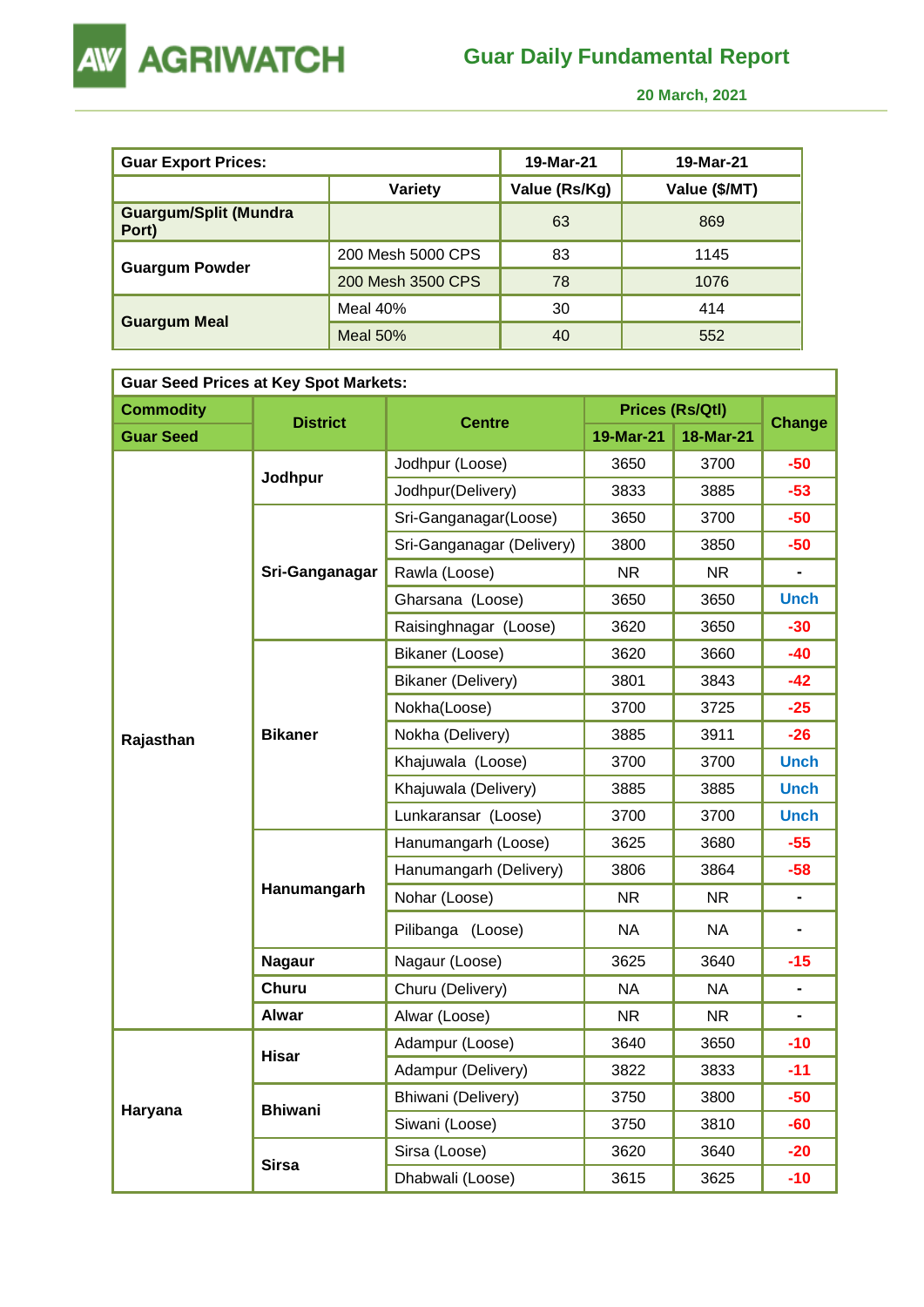

## **Guar Daily Fundamental Report**

|                       |                    | 20 March, 2021      |           |           |                |  |
|-----------------------|--------------------|---------------------|-----------|-----------|----------------|--|
|                       |                    | Dhabwali (Delivery) | 3796      | 3806      | $-11$          |  |
|                       |                    | Ellanabad (Loose)   | <b>NR</b> | NR.       |                |  |
|                       | Fatehabad          | Fatehabad (Loose)   | 3500      | 3525      | $-25$          |  |
|                       | <b>Banaskantha</b> | Deesa (Loose)       | <b>NA</b> | NA.       |                |  |
|                       | Patan              | Patan (Loose)       | 3535      | 3625      | $-90$          |  |
| Gujarat               | Rajkot             | Rajkot (Loose)      | NA.       | 3575      |                |  |
|                       | Jamnagar           | Dhrol (Loose)       | NA.       | NA.       |                |  |
| <b>Madhya Pradesh</b> | <b>Gwalior</b>     | Dabra (Loose)       | <b>NR</b> | <b>NR</b> |                |  |
| <b>Guar Gum</b>       |                    |                     |           |           |                |  |
|                       | Jodhpur            | Jodhpur             | 6000      | 6100      | $-100$         |  |
| Rajasthan             | <b>Alwar</b>       | Alwar               | <b>NR</b> | <b>NR</b> |                |  |
|                       | Hanumangarh        | Nohar               | <b>NR</b> | NR.       | $\blacksquare$ |  |
|                       | <b>Bhiwani</b>     | <b>Bhiwani</b>      | 5940      | 6000      | $-60$          |  |
|                       |                    | Sirsa               | 5950      | 6000      | $-50$          |  |
| Haryana               | <b>Sirsa</b>       | Dhabwali            | 6000      | 6050      | $-50$          |  |
|                       |                    | Ellanabad           | <b>NR</b> | NR.       |                |  |
|                       | <b>Fatehabad</b>   | Fatehabad           | 6000      | 6100      | $-100$         |  |

| <b>Guar Seed Arrivals in Key Centers</b> |                 |                |           |                            |                |  |  |
|------------------------------------------|-----------------|----------------|-----------|----------------------------|----------------|--|--|
| <b>Commodity</b>                         |                 |                |           | <b>Arrivals (Quintals)</b> |                |  |  |
| <b>Guar Seed</b>                         | <b>District</b> | <b>Centre</b>  | 19-Mar-21 | <b>18-Mar-21</b>           | <b>Change</b>  |  |  |
|                                          | Jodhpur         | Jodhpur        | <b>NA</b> | <b>NA</b>                  | $\blacksquare$ |  |  |
|                                          |                 | Sri-Ganganagar | 1000      | 100                        | 900            |  |  |
|                                          |                 | Rawla          | <b>NR</b> | <b>NR</b>                  | ٠              |  |  |
|                                          | Sri-Ganganagar  | Gharsana       | 60        | 60                         | <b>Unch</b>    |  |  |
|                                          |                 | Raisinghnagar  | 250       | 200                        | 50             |  |  |
|                                          | <b>Bikaner</b>  | <b>Bikaner</b> | 250       | 300                        | $-50$          |  |  |
|                                          |                 | Nokha          | 150       | 345                        | $-195$         |  |  |
| Rajasthan                                |                 | Khajuwala      | 230       | 200                        | 30             |  |  |
|                                          |                 | Lunkaransar    | 150       | 200                        | $-50$          |  |  |
|                                          | Hanumangarh     | Hanumangarh    | 50        | 50                         | <b>Unch</b>    |  |  |
|                                          |                 | Nohar          | <b>NR</b> | <b>NR</b>                  | $\blacksquare$ |  |  |
|                                          |                 | Pilibanga      | <b>NA</b> | <b>NA</b>                  | $\blacksquare$ |  |  |
|                                          | <b>Nagaur</b>   | Nagaur         | 200       | 200                        | <b>Unch</b>    |  |  |
|                                          | <b>Churu</b>    | Churu          | <b>NA</b> | <b>NA</b>                  |                |  |  |
|                                          | <b>Alwar</b>    | Alwar          | <b>NR</b> | <b>NR</b>                  | $\blacksquare$ |  |  |
|                                          | <b>Hisar</b>    | Adampur        | 250       | 250                        | <b>Unch</b>    |  |  |
| Haryana                                  |                 | <b>Bhiwani</b> | 400       | 1000                       | $-600$         |  |  |
|                                          | <b>Bhiwani</b>  | Siwani         | 400       | 400                        | <b>Unch</b>    |  |  |